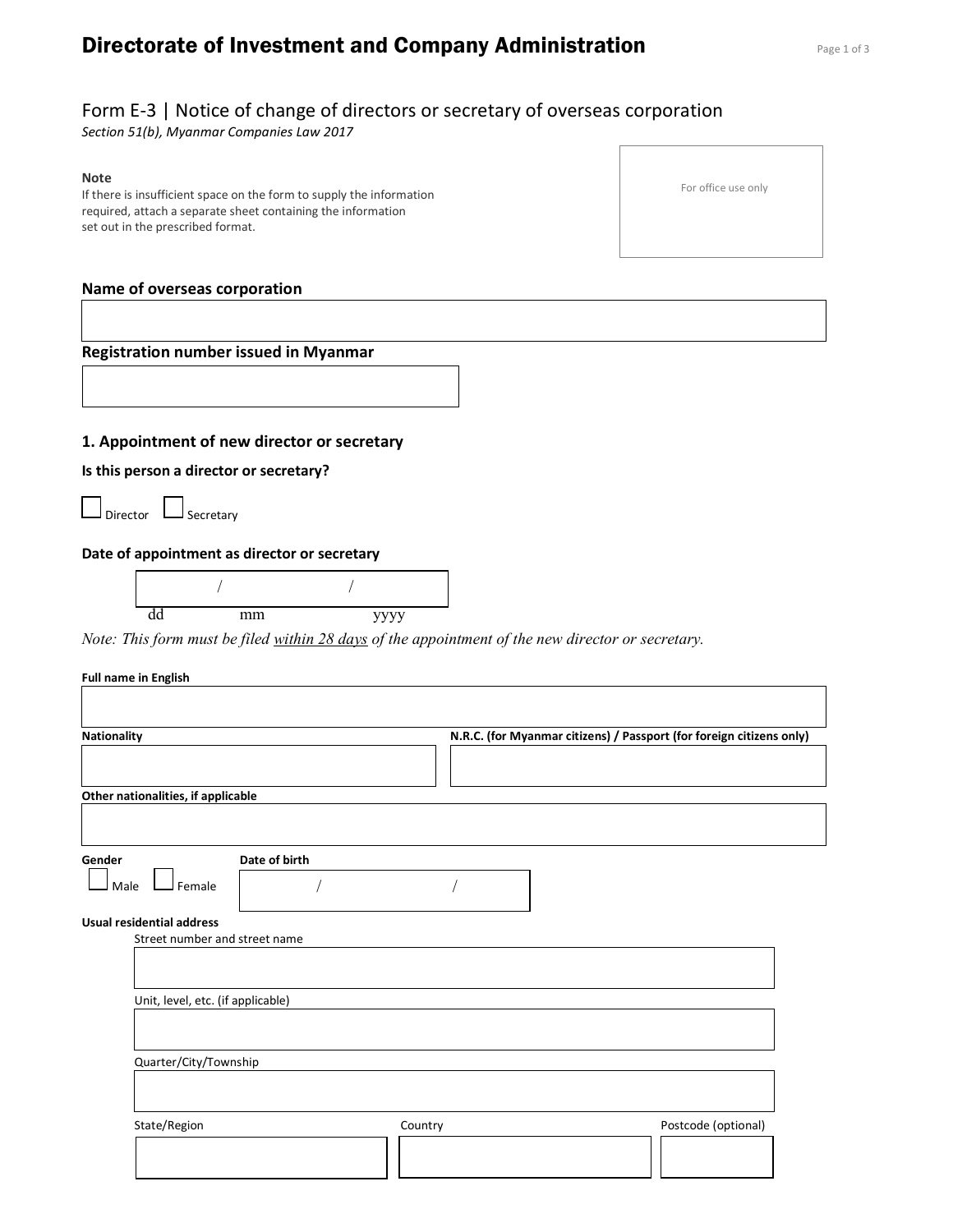Email address (optional, but an email is required to receive notifications)

Phone Number (optional, but a phone number is required to receive notifications)

### 2. Cessation of director or secretary

Complete this section if a person has ceased to be a director or secretary for the overseas corporation.

#### Full name in English

Date person ceased to be director or secretary



Note: This form must be filed within 28 days of the cessation of director or secretary.

## 3. Change in particulars of existing director or secretary

Complete this section if a current director or secretary has had a change in their name or residential address. Please restate all information for this director or secretary as of the date of filing this form.

### Type of Change

| Name | . Address |
|------|-----------|

Original Full name in English

| N.R.C. (for Myanmar citizens) / Passport (for foreign citizens only) |
|----------------------------------------------------------------------|
|                                                                      |
|                                                                      |
|                                                                      |
|                                                                      |
|                                                                      |
|                                                                      |
|                                                                      |
|                                                                      |